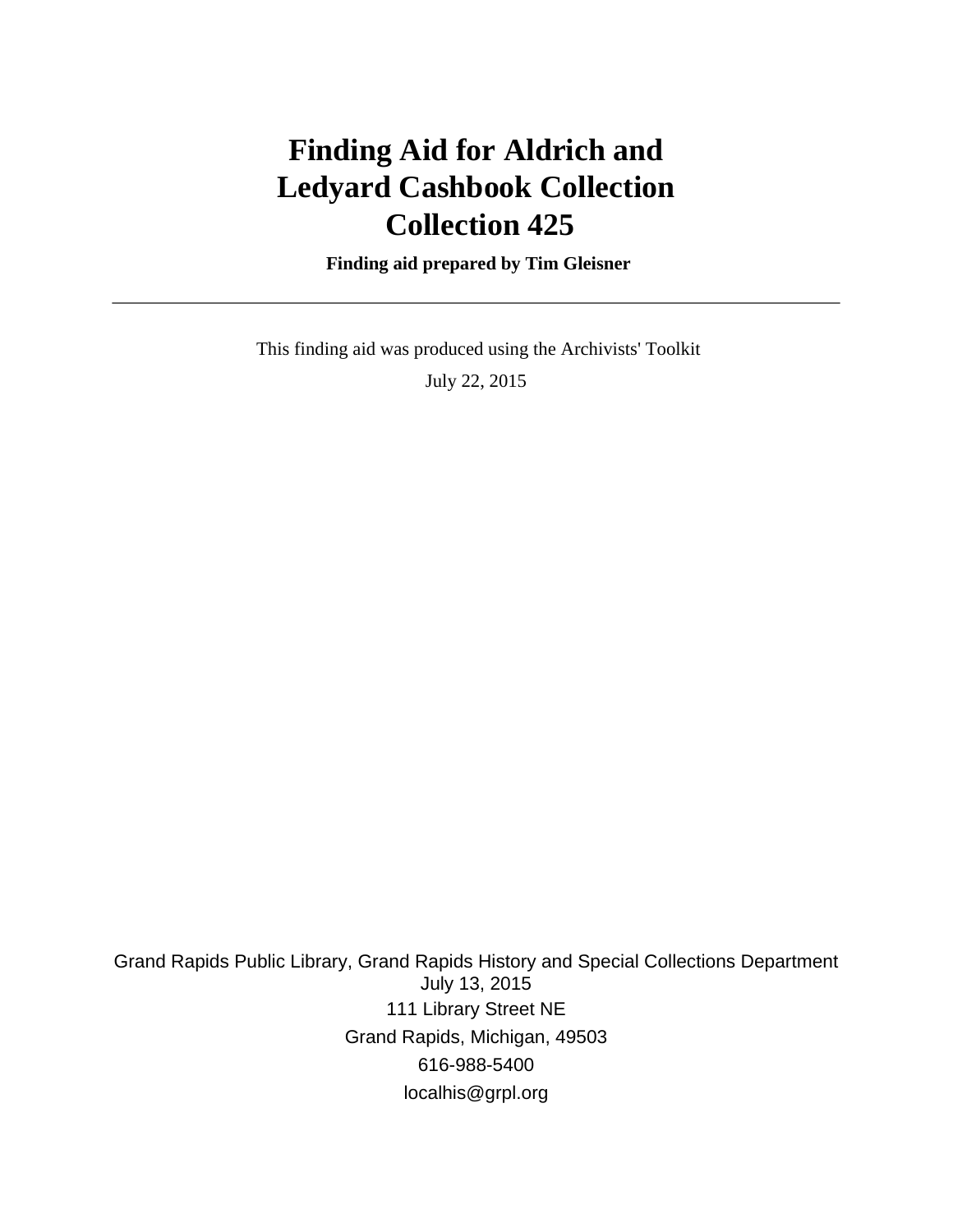### **Table of Contents**

l,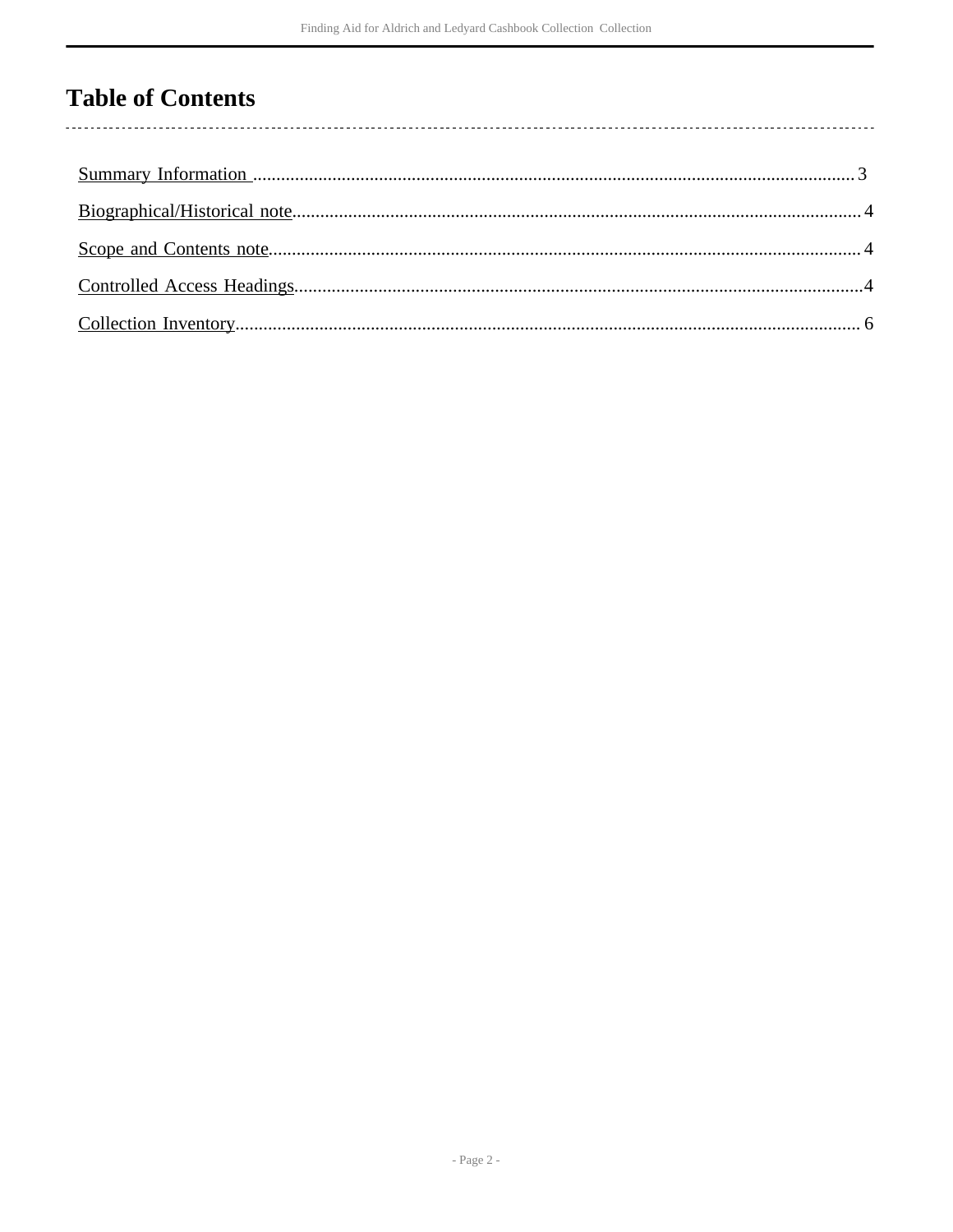# <span id="page-2-0"></span>**Summary Information**

| <b>Repository</b> | Grand Rapids Public Library, Grand Rapids History and Special<br><b>Collections Department</b> |
|-------------------|------------------------------------------------------------------------------------------------|
| <b>Title</b>      | Aldrich and Ledyard Cashbook Collection                                                        |
| Date [inclusive]  | 1866-1870                                                                                      |
| <b>Extent</b>     | 1.0 Linear feet                                                                                |
| Language          | English                                                                                        |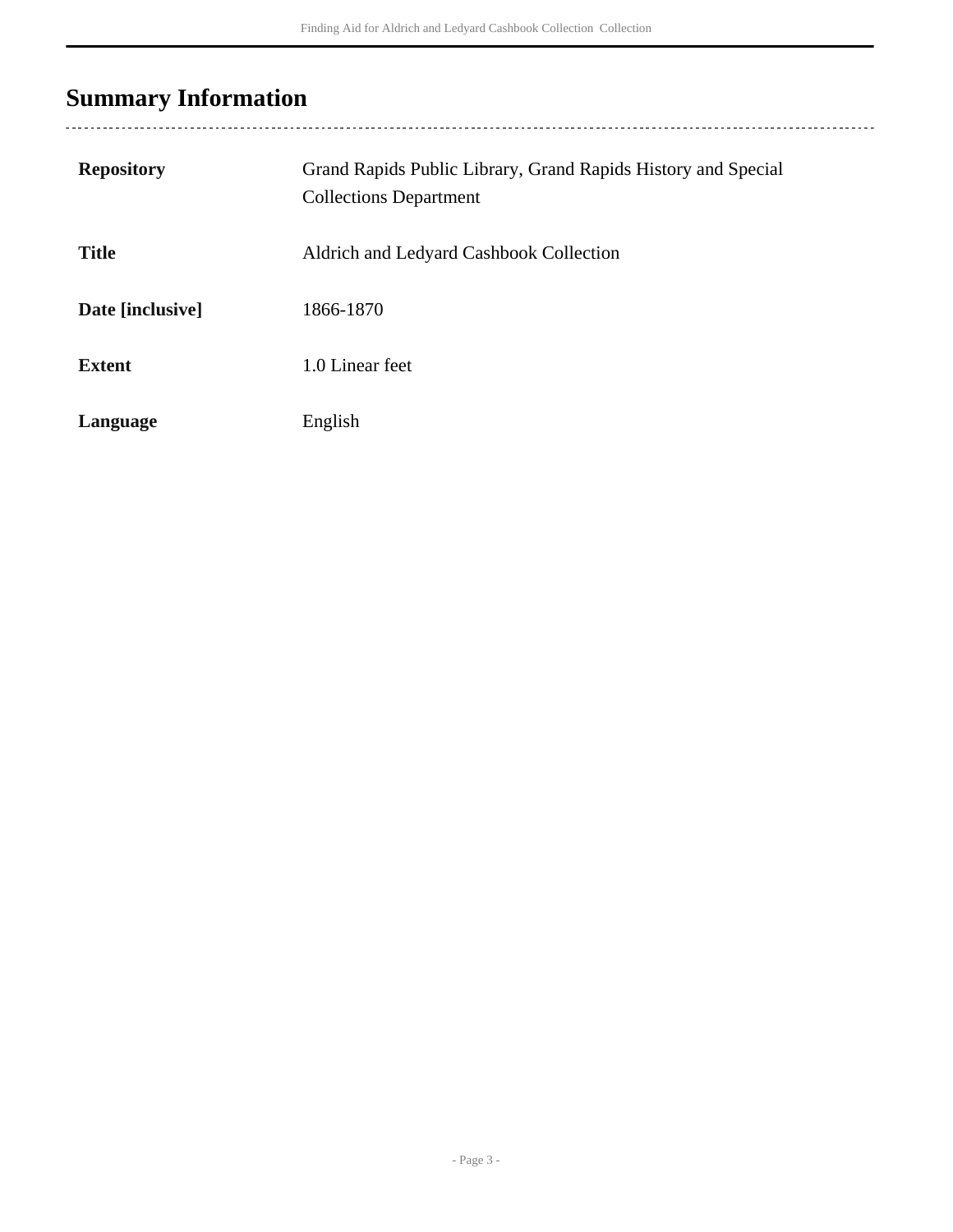### <span id="page-3-0"></span>**Biographical/Historical note**

Aldrich and Ledyard was a partnership between Moses Aldrich and his father-in-law William B. Ledyard. This enterprise focused on the manufacture of fanning mills and milk safes. Eventually this company would expand it's sales into all parts of Michigan and Wisconsin. Aldrich and Ledyard was located on the present day site of St. Andrew's Cathedral. The company was in existence from 1855-1872.

#### <span id="page-3-1"></span>**Scope and Contents note**

The material within the Aldrich and Ledyard Cashbook collection consists of 1 cash account book. The book records the cash transactions for this firm from 1866-1870. These transactions record business transactions in Michigan and Wisconsin.

### **Administrative Information**

#### **Publication Information**

Grand Rapids Public Library, Grand Rapids History and Special Collections Department July 13, 2015

### <span id="page-3-2"></span>**Controlled Access Headings**

**Geographic Name(s)**

• Grand Rapids (Mich.) -- History

**Subject(s)**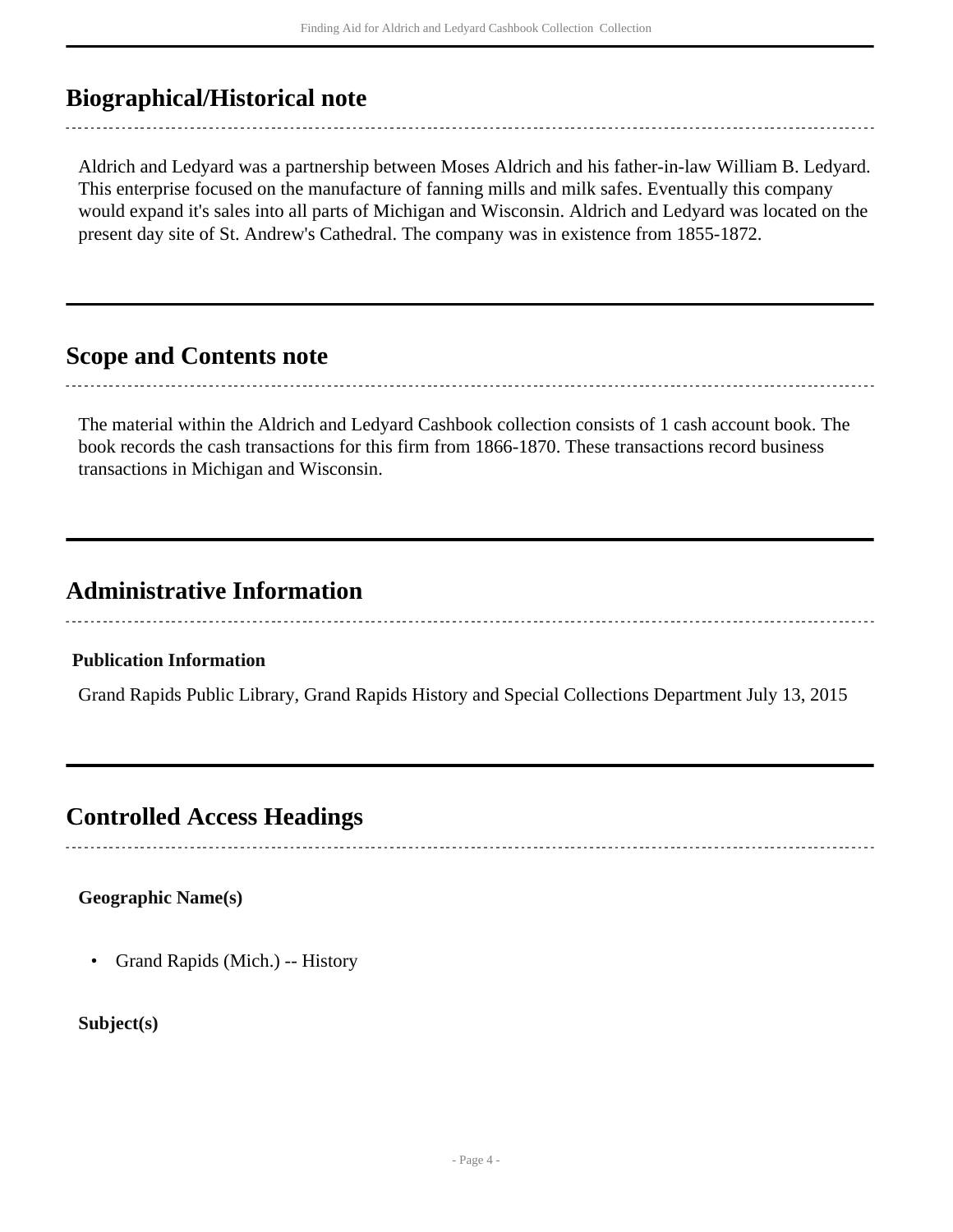- Business records -- Michigan -- Grand Rapids
- Industries -- Michigan -- Kent County